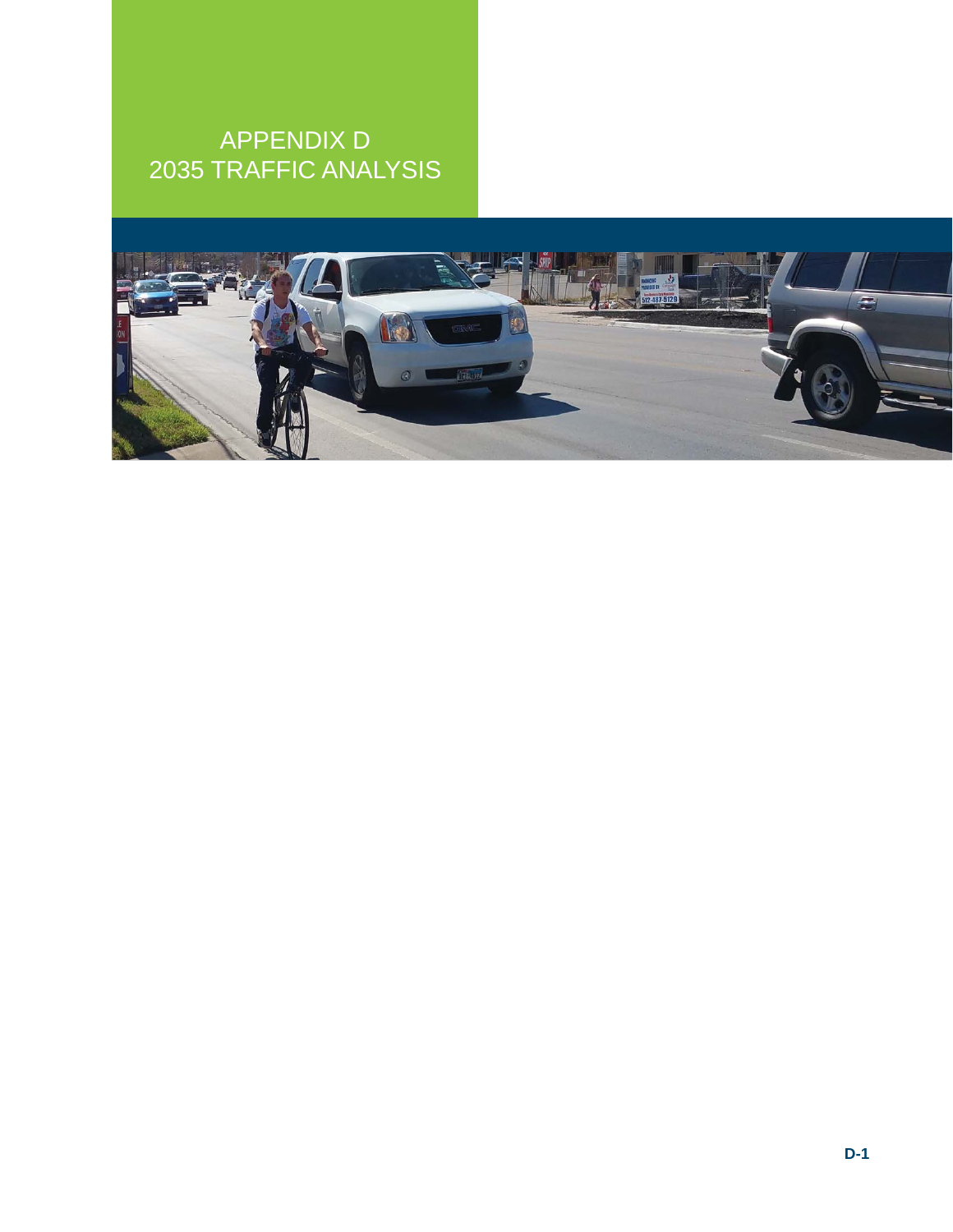## **INTRODUCTION**

South Lamar Boulevard, between Riverside Drive and Ben White Boulevard, is a highly traveled roadway and a primary route to and from downtown Austin. It is an important commercial corridor and home to a diverse group of residents living in proximity to the roadway. The landscape of the corridor is rapidly changing, attracting more people to the corridor looking to experience and be part of the local culture. The rapid growth along the corridor is causing safety and mobility concerns. This report documents the project methodology and evaluation of existing and forecasted traffic operations on South Lamar Boulevard.

## **PROJECT PURPOSE**

The purpose of this traffic project was to identify short and long-term transportation improvements to:

- 1. Improve safety
- 2. Increase multimodal mobility and accessibility
- 3. Improve quality of life for the corridor

A microscopic traffic simulation software tool, *VISSIM,* was used to simulate existing, No-Build, and Build alternative operational scenarios for the South Lamar corridor.

## **PROJECT AREA**

The project area consists of the entire (three miles) South Lamar corridor, between Riverside Drive and Ben White Boulevard. The project area includes 12 signalized intersections:

- Riverside Drive
- Barton Springs Road
- Treadwell Street
- Lamar Square Drive
- Hether Street/Mary Street
- Oltorf Street
- Bluebonnet Lane
- Manchaca Road
- Barton Skyway
- Panther Trail
- Brodie Oaks/Lamar Oaks driveways
- US 290/Ben White Boulevard (box diamond intersection)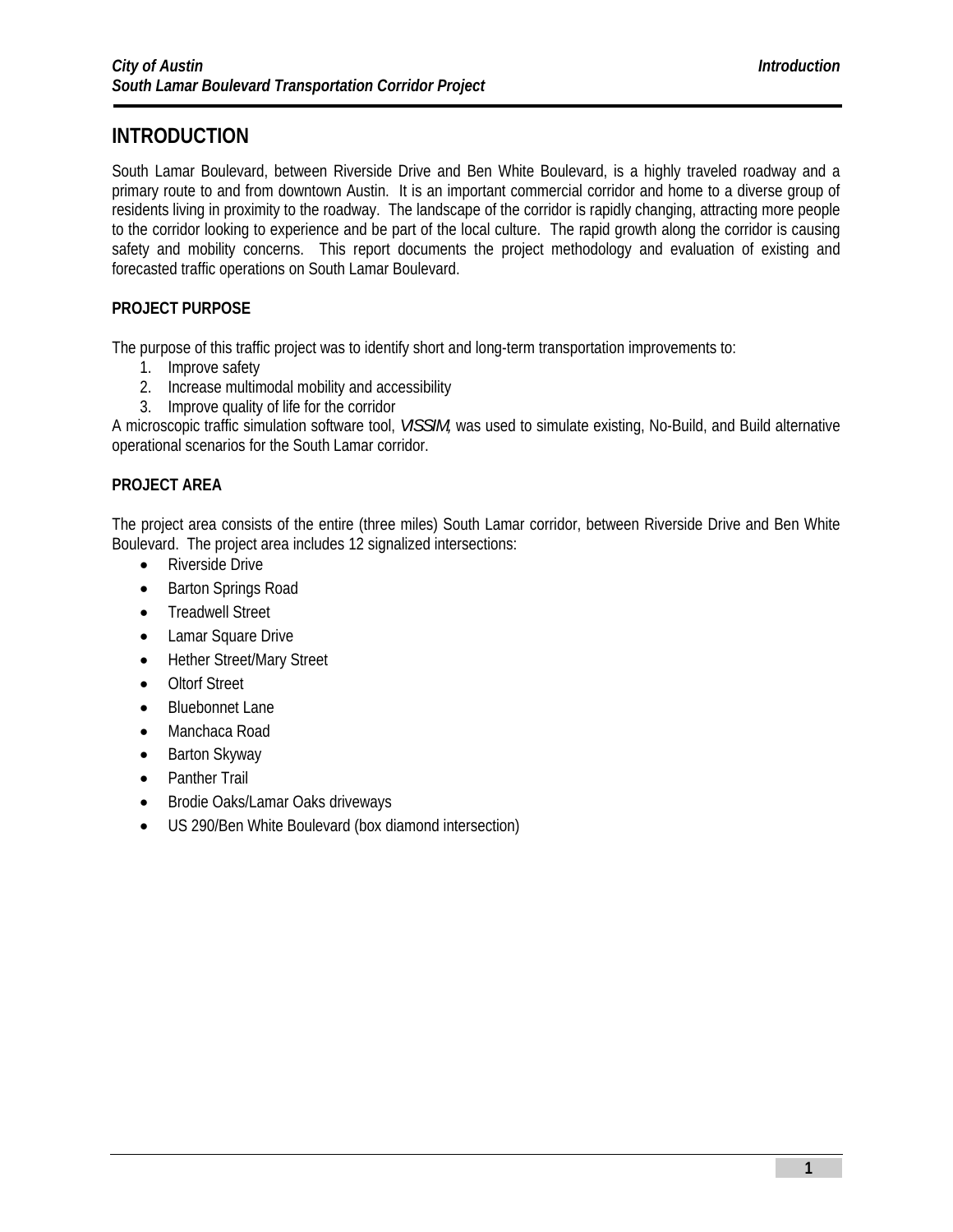## *VISSIM* **MODEL CODING METHODOLOGY**

## **COMPUTER SIMULATION**

The South Lamar corridor was simulated using the microscopic simulation model *VISSIM* (version 5.40). VISSIM (a German acronym which translated means "traffic in towns – simulation") has main two components: a traffic simulator and a signal state generator. The traffic simulator is a microscopic traffic flow simulation model which includes car following and a lane change logic model. The signal state generator is signal control software that uses detector information from the traffic simulator and updates the status of the traffic signals on a discrete time step basis (as small as one tenth of a second). *VISSIM* is classified as a microscopic simulation model because it models vehicles and other components as individual units and updates them every second. After defining the street geometry, traffic control and vehicular volumes, *VISSIM* outputs many measures of effectiveness (MOEs) such as average delay, queue length, speed etc. that can then be used as a basis for comparison of alternatives. *VISSIM* also has the capability of modeling various modes of transit such as buses, trains, and rail. *VISSIM* has a user friendly 3D animation tool which can be used to show the existing and future transportation network in 3D animation form.

## **ANALYSIS METHODOLOGY**

The South Lamar corridor was simulated using *VISSIM* to evaluate AM and PM peak hour traffic operations on weekdays. The future (Year 2035) volumes were developed based on a background annual traffic growth rate and forecasted trips generated by identified future land developments (e.g., Lamar Union). The future volume forecasts were then imported into the *VISSIM* software for simulation.

### *VISSIM* **SIMULATION**

One of the most important analytical tools of traffic engineering is microscopic simulation software. A transportation system simulation by means of a simulation model allows the prediction of the effects of modified lane configurations, traffic control and any changes made in the transportation system on the system's operational performance. Operational performance is measured in terms of MOEs, which include average vehicle speed, vehicle stops, delays, vehicle hours of travel, vehicle miles of travel, fuel consumption, and several other measures. The MOEs provide useful input in the selection of future alternative improvements to handle issues related to traffic such as traffic congestion, delay, queues, etc.

VISSIM is capable of simulating individual vehicle behavior in a roadway network and is capable of simulating the operation of signalized intersections. VISSIM applies interval-based simulation to describe traffic operations. Each vehicle is a distinct object whose characteristics are updated every second. Each variable control device (such as traffic signals) and each event are registered and updated every second. In addition, each vehicle is identified by category (auto, carpool, truck, or bus) and by type. Additionally, specific driver behavioral characteristics are assigned to specific vehicles. The major features of the VISSIM model are identified as follows:

- Link types and connectors;
- $\bullet$  Fleet components (bus, truck, car);
- Load factor (number of passengers/vehicle);
- Automobile routing and turning movement;
- Bus operations (headways, dwell times, stations, and routes);
- $\bullet$  Priority rules (right of way designations);
- Stop and yield signs; and
- Pretimed/actuated and transit signal priority signal control.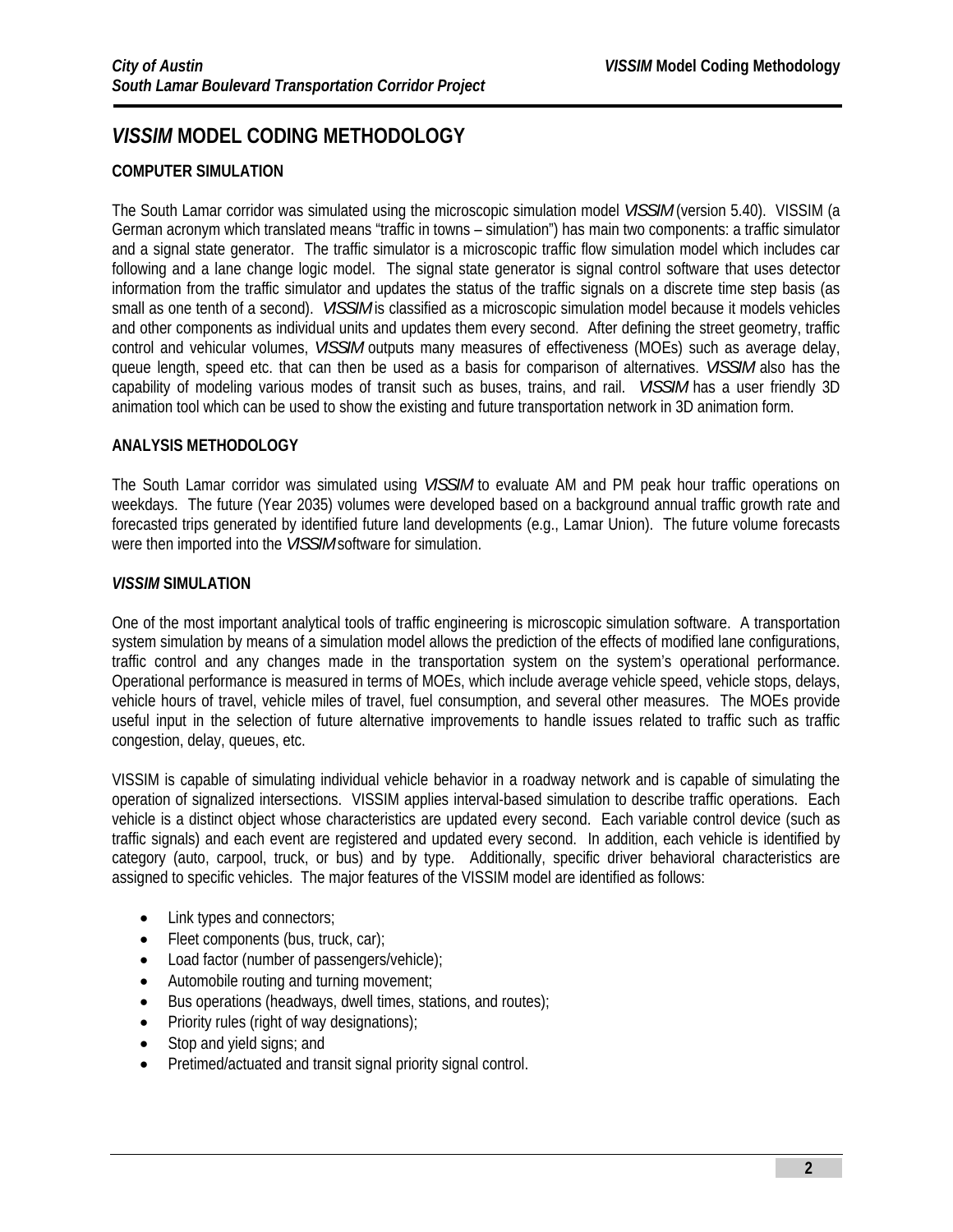## **MODEL PARAMETERS**

The traffic flow model used by *VISSIM* is a discreet, stochastic, time step based microscopic model, with drivervehicle-units as single entities. The model contains a psycho-physical car following model for longitudinal vehicle movement and a rule-based algorithm for lateral movements (lane changing). The model is based on the continuous work of Wiedemann (1974, 1991).

Vehicles follow each other in an oscillating process. As a faster vehicle approaches a slower vehicle on a single lane, it has to decelerate. The action point of conscious reaction depends on the speed difference, distance, and driver-dependent behavior. On multi-lane links, moved-up vehicles check whether they can improve their position by changing lanes. If so, they check the possibility of finding acceptable gaps on neighboring lanes. Car following and lane-changing together form the traffic flow model, comprising the basis of *VISSIM*. The model parameters can be adjusted to reflect the field condition in the model.

More detailed information regarding *VISSIM* modeling parameters can be found in the *VISSIM* user's manual.

### **MODEL DEVELOPMENT**

The HDR team developed the network for the South Lamar corridor. Field observations and aerial photographs were used to obtain accurate geometrics. Existing traffic volume counts collected in the field in September 2014 were used for developing the existing conditions models.

The major component inputs for the South Lamar corridor VISSIM model included the following:

**Roadway Geometrics –** The first step in defining a network is describing the network geometry. VISSIM uses the concept of links and connectors to define the roadway network. Links are one-directional segments of streets or freeways, and connectors are usually the intersection of two or more links. In the case of a two-way street, each roadway block would consist of two one-directional links as shown in **Figure 1.**

**Volume Data** – Year 2014 traffic volume counts collected in the field were used to calibrate the existing conditions models.

Entry and exit volumes at the periphery of the network were obtained from tube counts and intersection turning movement counts (TMCs), since entry volumes are coded as input when building the model, and exit volumes are used to calibrate the model to ensure appropriate distribution of traffic through the simulated network.

When coding the model, turning movement input describes how traffic is distributed to departure links. TMCs were used to determine existing routing decisions for each approach at an intersection. When a simulation is run, traffic volumes enter the network through entry links and are distributed through the network according to routing decisions assigned to each intersection approach.

**Traffic Control** – Existing conditions analysis involved coding of traffic signal phasing, timing, and coordination in *Synchro*. This traffic signal information was then imported into the *VISSIM* models to simulate the operation of existing signalized intersections.

**Transit Operations** – Information on local bus routes, schedules, and bus stops was collected from the Capital Metropolitan Transportation Authority's website. The collected information on transit routes and stops was included in the development of the *VISSIM* network.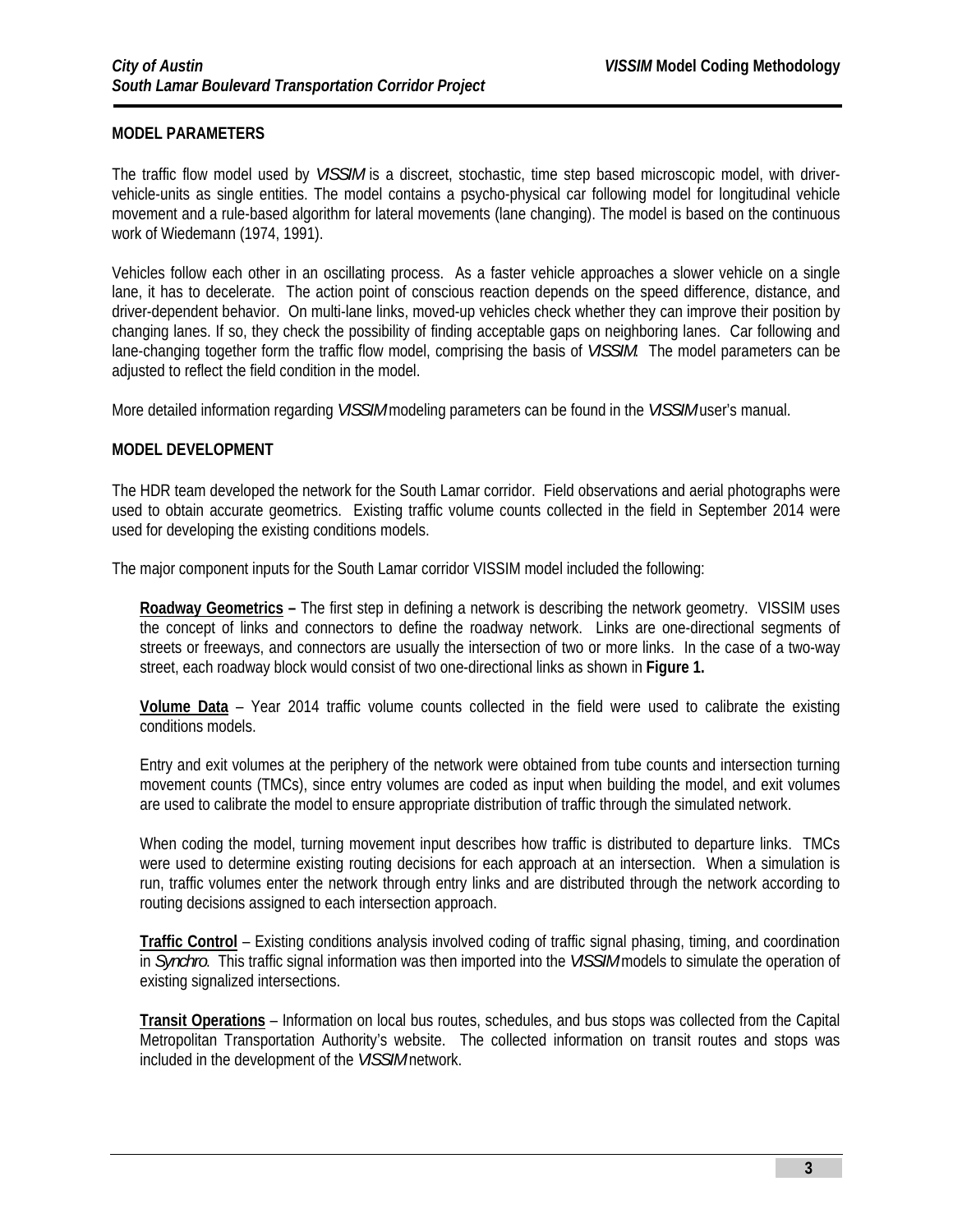

**FIGURE 1 INTERSECTION LINK TO CONNECTOR DIAGRAM** 

## (B) Typical Intersection Converted to VISSIM Link-Connector Diagram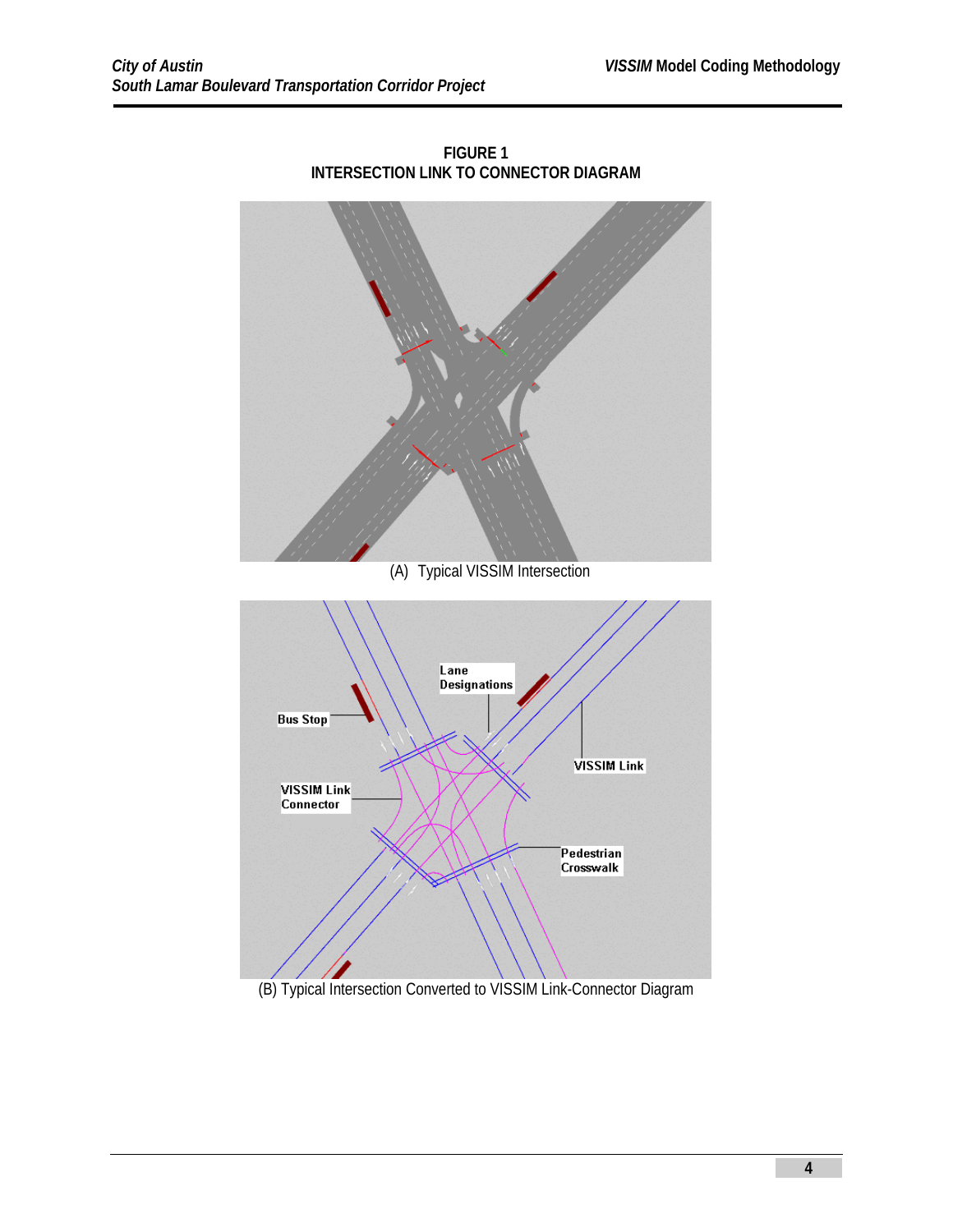## **MODEL CALIBRATION**

The models were calibrated using field-counted traffic volume data. Turning movement counts at intersections within the corridor were used to verify that volumes shown on the corresponding links in the model were distributing in a manner consistent with real-world conditions. In case the volumes were not consistent, adjustments were made accordingly. In addition, field observations were conducted and the models were calibrated based on field observations of queue lengths, traffic signal operations, transit operations, and pedestrian operations. Finally, field gathered travel time data for South Lamar Boulevard was compared to the travel time output from the simulation model.

In order to account for inherent variability in traffic flow and operations, 25 and 20 replications were performed for the AM peak and PM peak hour model scenario, respectively, and the average results were reported for each.

#### **MEASURES OF EFFECTIVENESS**

Operational performance is expressed in terms of measures of effectiveness (MOEs), which include average vehicle speed, delay, vehicle miles of travel, travel time, fuel consumption, emissions and several other measures. While the *VISSIM* model provides a wide variety of MOEs, which are available to the City for other purposes, only a few MOEs that focus on the scope of this project were used to establish a baseline evaluation of existing traffic operations.

**Vehicle Delay** – Delay is a measure of lost travel time and is influenced by a number of factors, including cycle length, signal coordination, and degree of saturation/volume-to-capacity ratio. Vehicle delay can be measured at a network level (in vehicle-hours) and at a vehicle-level (delay time per vehicle) and was measured for autos and buses.

**Intersection Level-of-Service** - Level-of-Service (LOS) is a qualitative measure of operating conditions at a location and is directly related to vehicle delay at intersections, as shown in **Table 1.** LOS is given a letter designation ranging from A to F (free flow to heavily congested), with LOS C generally considered as the limit of satisfactory operation. For example, LOS can be related to the grading scale of a report card:  $A =$  excellent,  $B =$  good,  $C =$ average,  $D =$  below average,  $E =$  needs improvement, and  $F =$  failing.

Utilizing procedures in *Highway Capacity Manual 2010* and the MOEs reported by *VISSIM*, LOS was determined for intersections within the project area network.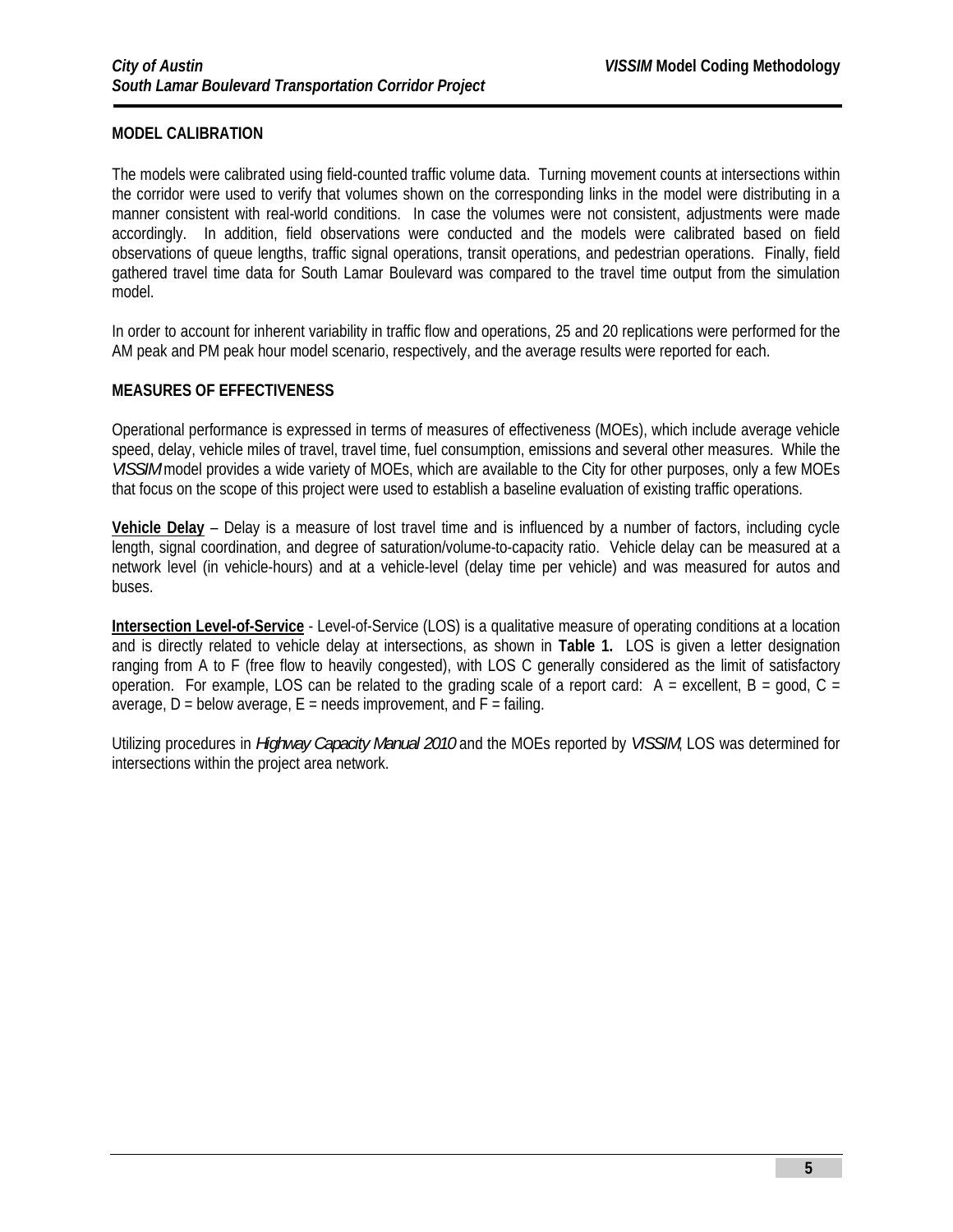| Level-of-               | Control Delay (sec/veh)            |                                      |                                                                                                                                                     |  |  |
|-------------------------|------------------------------------|--------------------------------------|-----------------------------------------------------------------------------------------------------------------------------------------------------|--|--|
| <b>Service</b><br>(LOS) | Signalized<br><b>Intersections</b> | Unsignalized<br><b>Intersections</b> | <b>Description</b>                                                                                                                                  |  |  |
| Α                       | $\leq 10.0$                        | $\leq 10.0$                          | Very low vehicle delays, free traffic<br>flow, signal progression extremely<br>favorable, most vehicles<br>arrive<br>during given signal phase.     |  |  |
| B                       | 10.1 to 20.0                       | 10.1 to 15.0                         | Good signal progression,<br>more<br>vehicles stop and experience higher<br>delays than for LOS A.                                                   |  |  |
| C                       | 20.1 to 35.0                       | 15.1 to 25.0                         | flow, fair<br>Stable<br>traffic<br>signal<br>progression, significant number of<br>vehicles stop at signals.                                        |  |  |
| D                       | 35.1 to 55.0                       | 25.1 to 35.0                         | Noticeable traffic congestion, longer<br>delays and unfavorable<br>signal<br>progression, many vehicles stop at<br>signals.                         |  |  |
| E                       | 55.1 to 80.0                       | 35.1 to 50.0                         | Limit of acceptable vehicle delay,<br>unstable traffic flow, poor signal<br>progression, traffic near roadway<br>capacity, frequent cycle failures. |  |  |
| F                       | > 80.0                             | > 50.0                               | Unacceptable<br>delay, extremely<br>unstable flow, heavy congestion,<br>traffic exceeds roadway capacity,<br>stop-and-go conditions.                |  |  |

**TABLE 1 LEVEL-OF-SERVICE DEFINITIONS FOR INTERSECTIONS** 

Source: *Highway Capacity Manual 2010*, Transportation Research Board, 2010.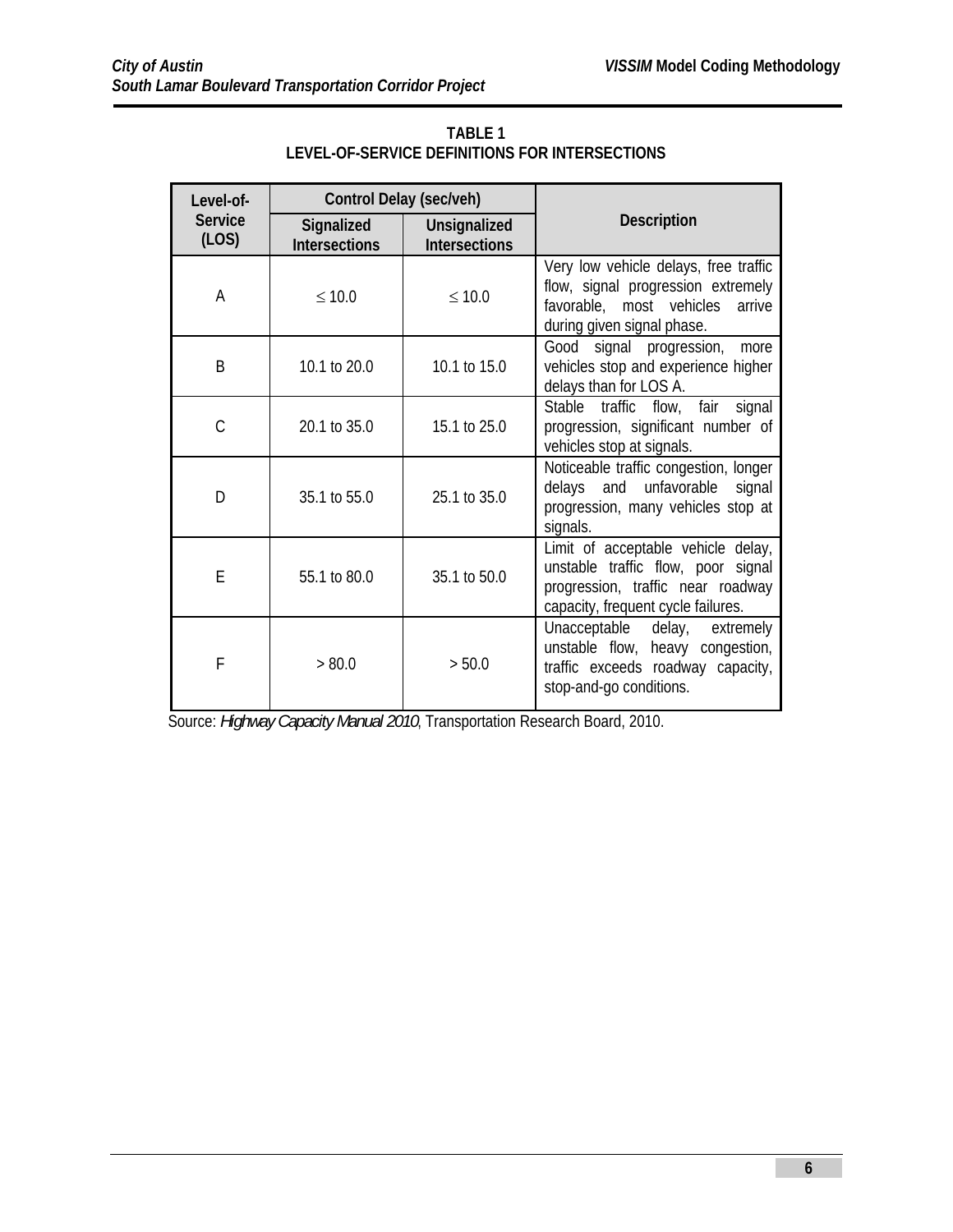## **EXISTING CONDITIONS**

The analysis of existing conditions forms the basis for *VISSIM* traffic simulation development and for evaluation of alternative scenarios. The major elements of the existing conditions scenario are year 2014 vehicular volumes collected as part of the project, as well as geometrics of the existing roadway network. Field studies were conducted to collect supplemental data such as travel time runs, queue length, average speed, vehicle stops, etc., needed for the evaluation of traffic operations. Traffic data collected in the field included AM and PM peak period intersection turning movement counts, pedestrian counts, and bicycle counts. In addition, 24-hour bi-directional traffic counts were obtained at three locations within the project area, and travel time runs were performed along South Lamar Boulevard. The City of Austin provided signal timing plans for signalized intersections. This section describes how this information was used to develop the *VISSIM* model for the subsequent analyses.

## **INTERSECTION SIGNAL TIMING**

There are currently 12 signalized intersections along the South Lamar corridor, including one box diamond intersection at South Lamar Boulevard and Ben White Boulevard. The traffic signals are maintained and operated by the City of Austin. The HDR team coordinated with the City to obtain existing intersection signal timing and phasing data. The existing signal timing and phasing were coded into *VISSIM* to ensure the model results reflect actual operations in the field.

## **EXISTING TRAFFIC DATA**

Extensive data collection was performed to obtain information on existing conditions along the South Lamar corridor.

The following data were collected in the field as part of this project:

- 24-hour bi-directional tube counts
- AM (7:00 9:00) and PM (4:00 6:00) peak hour turning movements, including pedestrians and bicycles
- AM and PM peak hour travel time runs

The 24-hour bi-directional tube counts were collected at three locations along the corridor to identify the volume of traffic flowing through the corridor at various locations. AM and PM turning movement counts (TMCs) were collected at all signalized intersections along the corridor. The peak hour TMCs also included pedestrian and bicycle volumes. A summary of the peak hour traffic volumes along the South Lamar corridor are identified in **Table 2**, and the complete TMCs are attached to this report.

| Locations                             | <b>AM Peak</b><br>(vph) | <b>PM Peak</b><br>(vph) |
|---------------------------------------|-------------------------|-------------------------|
| South of Riverside Dr.                | 2,940                   | 3,400                   |
| Between Oltorf St. and Bluebonnet Ln. | 2,870                   | 3,220                   |
| North of Brodie Oaks                  | 2,030                   | 2,600                   |

### **TABLE 2 EXISTING PEAK HOUR TRAFFIC VOLUMES**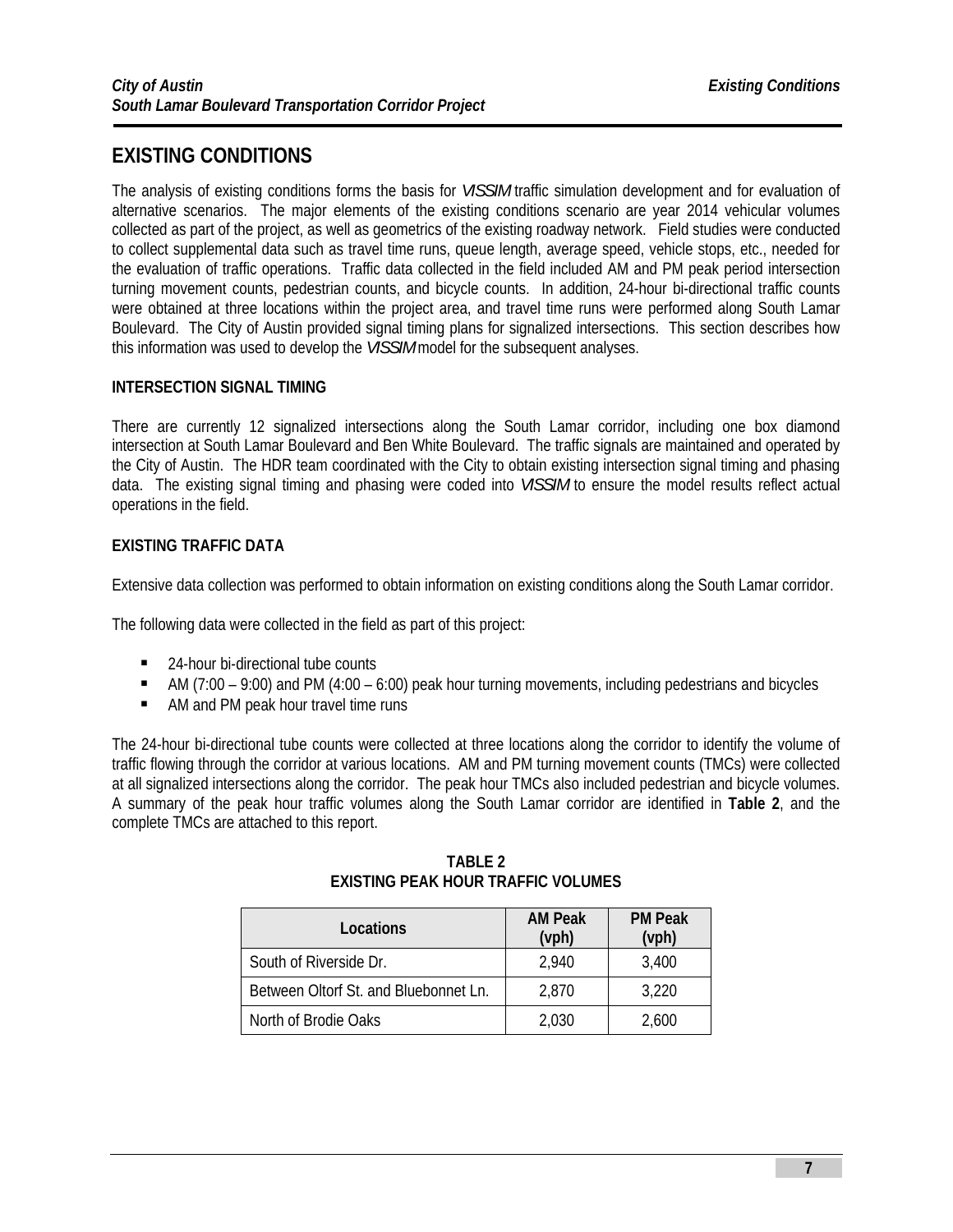## **PEDESTRIAN AND BICYCLE VOLUMES**

Pedestrian and bicycle volumes were collected at all signalized intersections within the project area to identify current activity along the South Lamar corridor. Intersections with the highest concentrations of pedestrian and bicycle activity during the peak periods are summarized in **Table 3**.

| Intersection       | <b>AM Peak</b><br>(ped/hr) | <b>PM Peak</b><br>(ped/hr) | <b>AM Peak</b><br>(bike/hr) | <b>PM Peak</b><br>(bike/hr) |
|--------------------|----------------------------|----------------------------|-----------------------------|-----------------------------|
| Riverside Dr.      | 36                         | 66                         | 58                          |                             |
| Barton Springs Rd. |                            |                            | 45                          | 75                          |
| Treadwell St.      |                            |                            |                             |                             |
| Hether/Mary St.    |                            |                            |                             | 14                          |

## **TABLE 3 EXISTING PEAK HOUR PEDESTRIAN AND BICYCLE VOLUMES**

## **TRANSIT FACILITIES**

Capital Metro operates several bus lines along South Lamar Boulevard. There are currently four MetroBus routes in operation and one MetroRapid route. MetroRapid offers enhanced vehicles, bus stops, and amenities along with greater frequency compared to the MetroBus routes.

### **PEDESTRIAN/BICYCLE FACILITIES**

While sidewalks are primarily continuous and of adequate width along South Lamar Boulevard, there are several sections where sidewalks are broken or missing. Between Bluff Street and Treadwell Street on the west side of South Lamar Boulevard, the sidewalk alternates between a rough dirt track and a thin concrete strip approximately three feet wide.

Current bicycle facilities on South Lamar Boulevard consist of mostly continuous, but narrow, five-foot bicycle lanes adjacent to the main traffic lanes. Where the bike lanes are not present, cyclists share the road with fast-moving traffic. The facility is generally considered to be unsuitable for regular use by a majority of commuter and recreational users. There are also multiple bus stops along the corridor, and frequent bus service directly conflicts with the bike lane.

### **CRASH ANALYSIS**

The main purpose of a crash analysis is to identify crash patterns and develop mitigation measures to prevent similar crashes. The crash analysis for South Lamar Boulevard was based on crash data provided by Texas Department of Transportation (TxDOT) from January 2009 through August 2014. The crash data were reported per the following crash severity categories:

- Fatal
- Incapacitating injury
- Non-incapacitating injury
- Non-injury
- Possible injury
- Unknown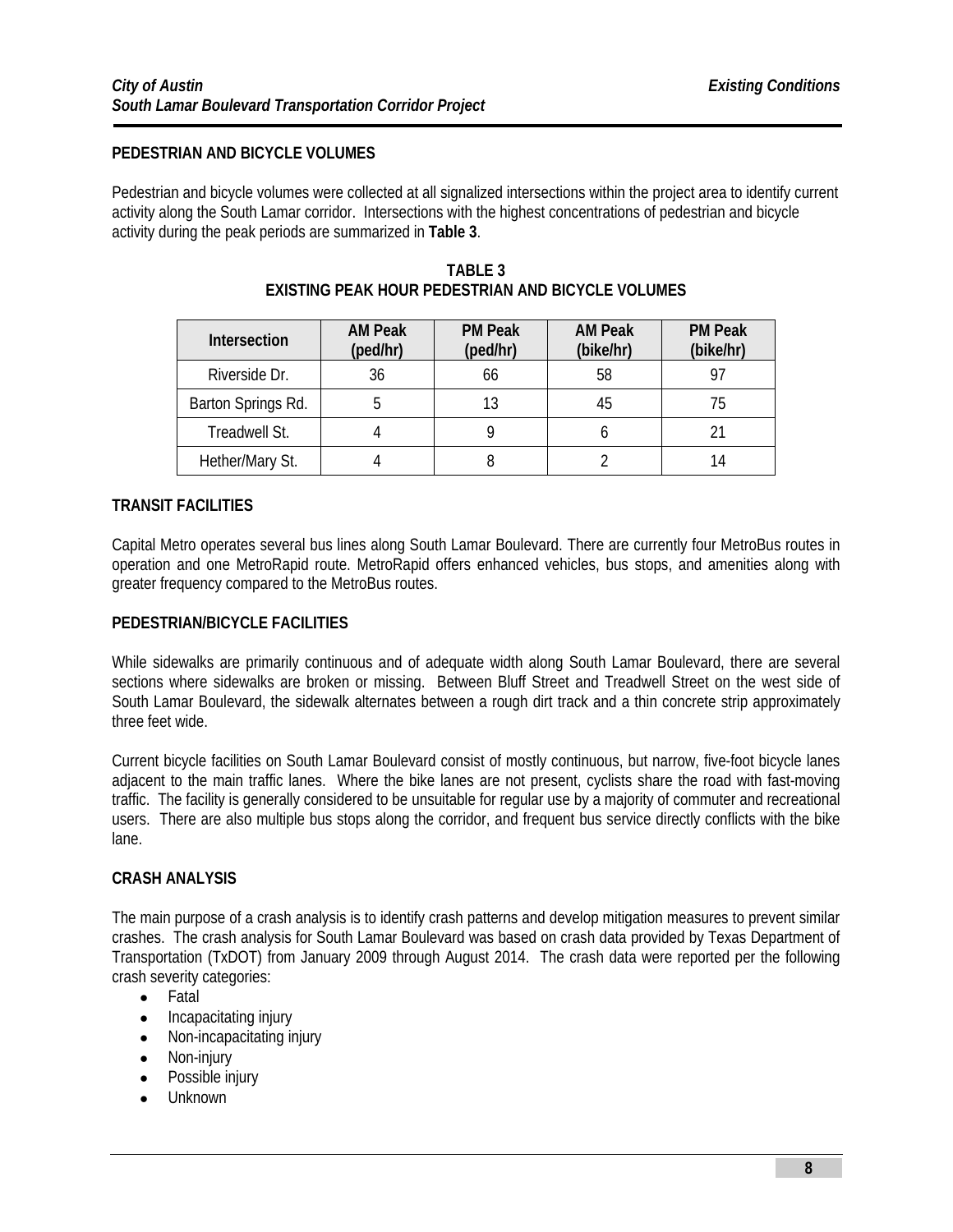Top accident locations on South Lamar Boulevard are shown in **Table 4**.

| Location                        | <b>Number of Crashes</b> |
|---------------------------------|--------------------------|
| <b>Butler Road</b>              | 91                       |
| Collier Street/Evergreen Avenue | 63                       |
| <b>Oltorf Street</b>            | 58                       |
| <b>Barton Springs Road</b>      | 57                       |
| Barton Skyway                   | 57                       |

## **TABLE 4 EXISTING PEAK HOUR PEDESTRIAN AND BICYCLE VOLUMES**

The total crashes by severity for the corridor are shown in **Table 5**. South Lamar Boulevard experienced the highest total number of crashes in 2009.

| Year               | Fatal          | Incapacitating<br><b>Injury</b> | Non-Incapacitating<br><b>Injury</b> | Non-<br><b>Injury</b> | Possible<br><b>Injury</b> | <b>Unknown</b> | <b>Total</b> |
|--------------------|----------------|---------------------------------|-------------------------------------|-----------------------|---------------------------|----------------|--------------|
| 2009               | $\overline{2}$ | 5                               | 34                                  | 92                    | 42                        | $\overline{4}$ | 179          |
| 2010               | $\overline{0}$ | $\overline{1}$                  | 35                                  | 71                    | 28                        | $\mathbf 0$    | 141          |
| 2011               | 1              | $\overline{7}$                  | 39                                  | 84                    | 38                        | $\overline{4}$ | 173          |
| 2012               | $\overline{0}$ | $\overline{2}$                  | 57                                  | 67                    | 34                        | $\mathbf 0$    | 160          |
| 2013               | $\overline{0}$ | $\overline{4}$                  | 40                                  | 90                    | 41                        | $\mathbf 0$    | 175          |
| 2014 (Jan. – Aug.) | 1              | 5                               | 29                                  | 50                    | 24                        | 1              | 110          |
| Total              | 4              | 30                              | 234                                 | 454                   | 207                       | 9              | 938          |

**TABLE 5 EXISTING PEAK HOUR PEDESTRIAN AND BICYCLE VOLUMES**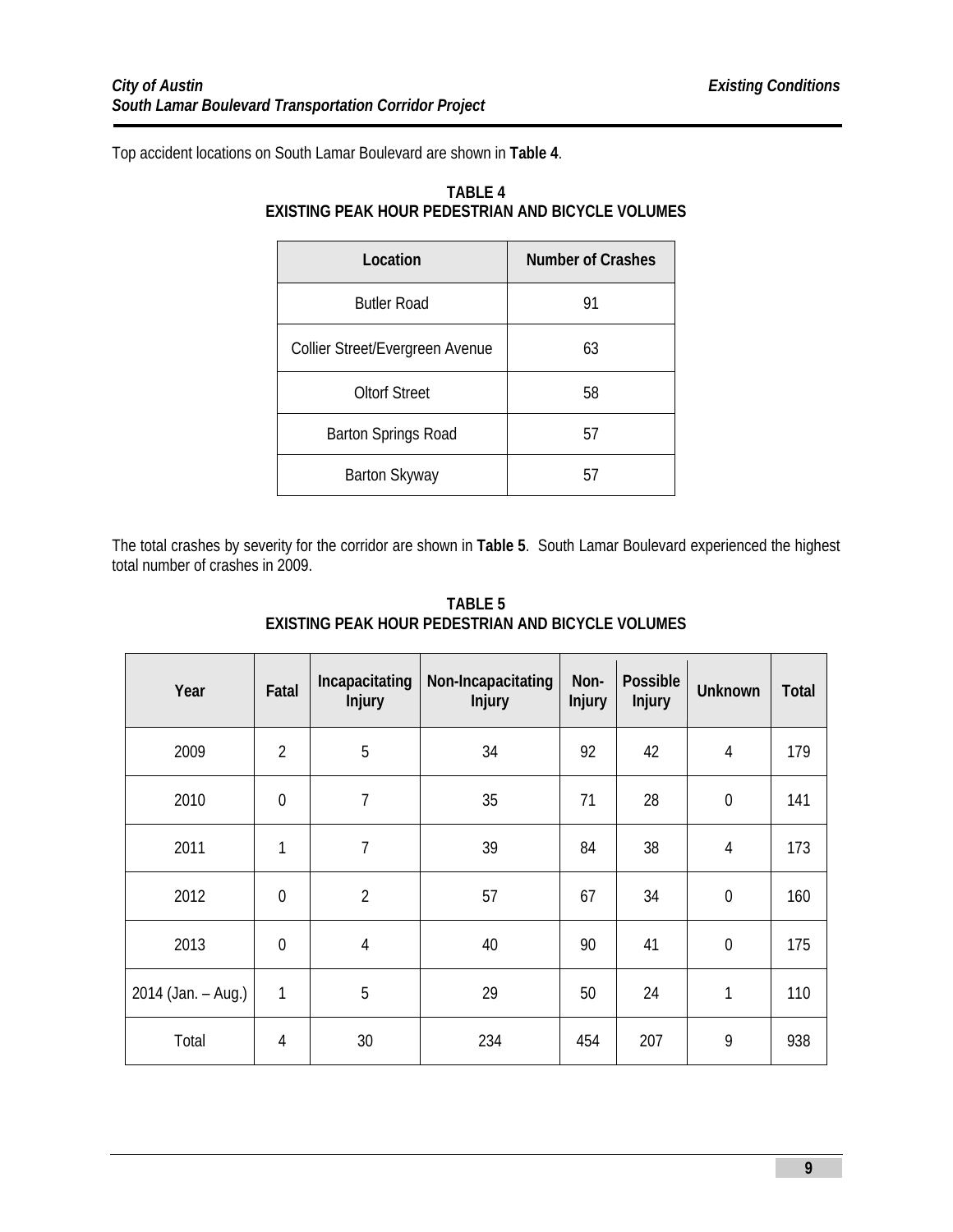## **CRASHES BY INTERSECTION**

The crash data were sorted by intersection where the crash was reported to occur. **Figure 3** shows the numbers of crashes, by year, at intersections along the South Lamar corridor.





## **PEDESTRIAN/BICYCLE CRASHES**

Crashes involving pedestrian or bicycles were isolated and summarized by intersection along the South Lamar Corridor. **Table 3-10** shows the results for all crashes over the past five years.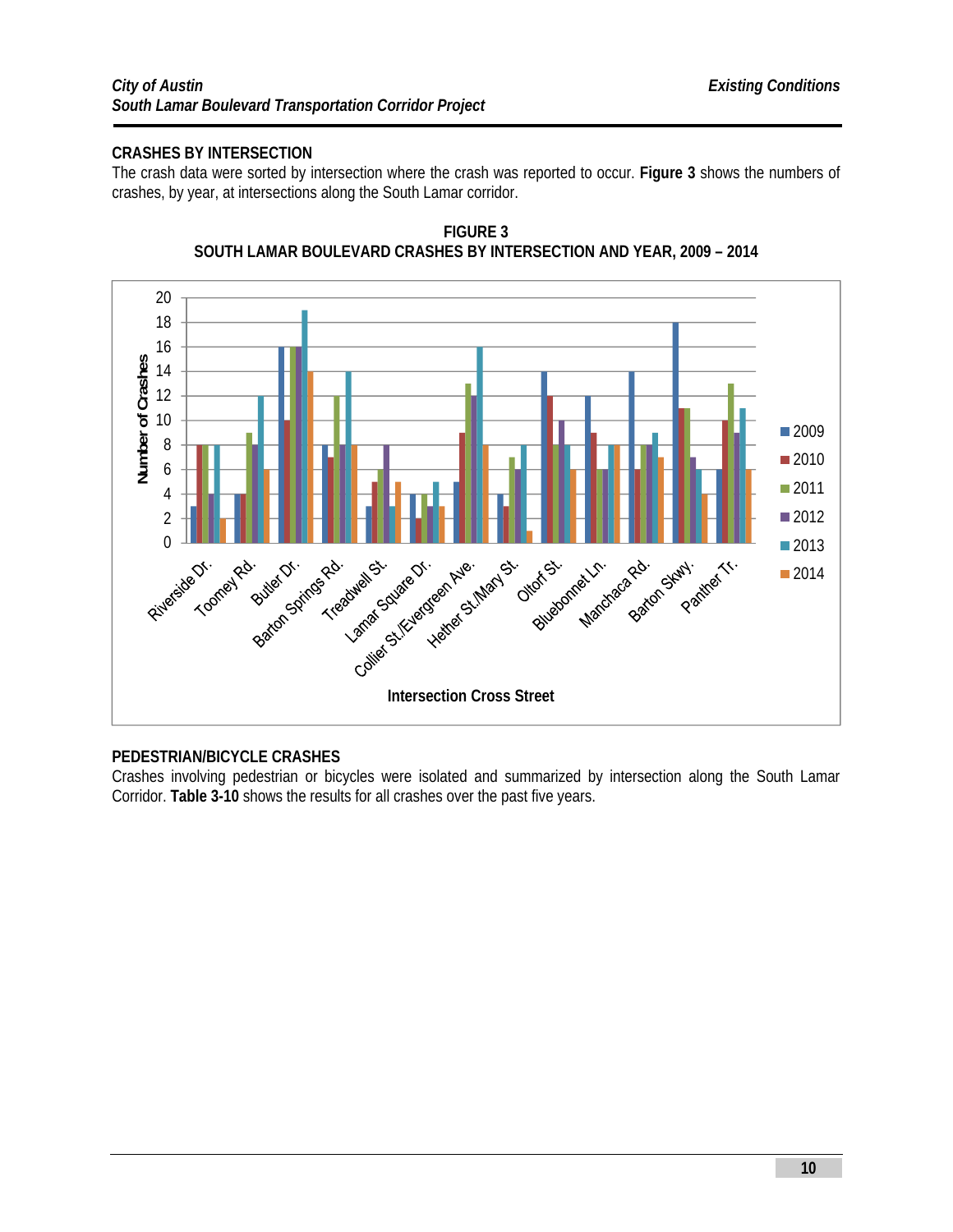

**FIGURE 4 SOUTH LAMAR BOULEVARD CRASHES INVOLVING PEDESTRIANS OR BICYCLES, 2009 – 2014** 

## **TRAFFIC OPERATIONS ANALYSIS**

Operational performance is expressed in terms of MOEs, which can include average vehicle speed, delay, vehicle miles of travel, travel time, fuel consumption, emissions, and several other measures. While the *VISSIM* model provides a wide variety of MOEs, only a few MOEs that focus on the scope of this project were used to establish existing traffic operations.

Network-wide statistics are critical to the evaluation of the overall efficiency of the transportation network. *VISSIM* simulated statistics for total network delay and average delay per vehicle in the AM and PM peak hours are summarized in **Table 6**.

| Peak-Hour                          | <b>Total Network Delay</b><br>(vehicle hour) | Delay per Vehicle<br>(sec) |  |
|------------------------------------|----------------------------------------------|----------------------------|--|
| 2014 Existing Conditions - Weekday |                                              |                            |  |
| AM Peak Hour                       | 4453                                         | 178.1                      |  |
| <b>PM Peak Hour</b>                | 503.9                                        | 158.4                      |  |

**TABLE 6**  *VISSIM* **NETWORK-WIDE AVERAGE STATISTICS** 

Intersection level of service (LOS) is an important MOE for evaluating the existing conditions at the intersections along the South Lamar corridor. As shown in **Table 7**, the majority of the intersections along the corridor operate at an acceptable LOS of A, B, C, or D during the AM and PM peak hours. The two intersections at the north end of the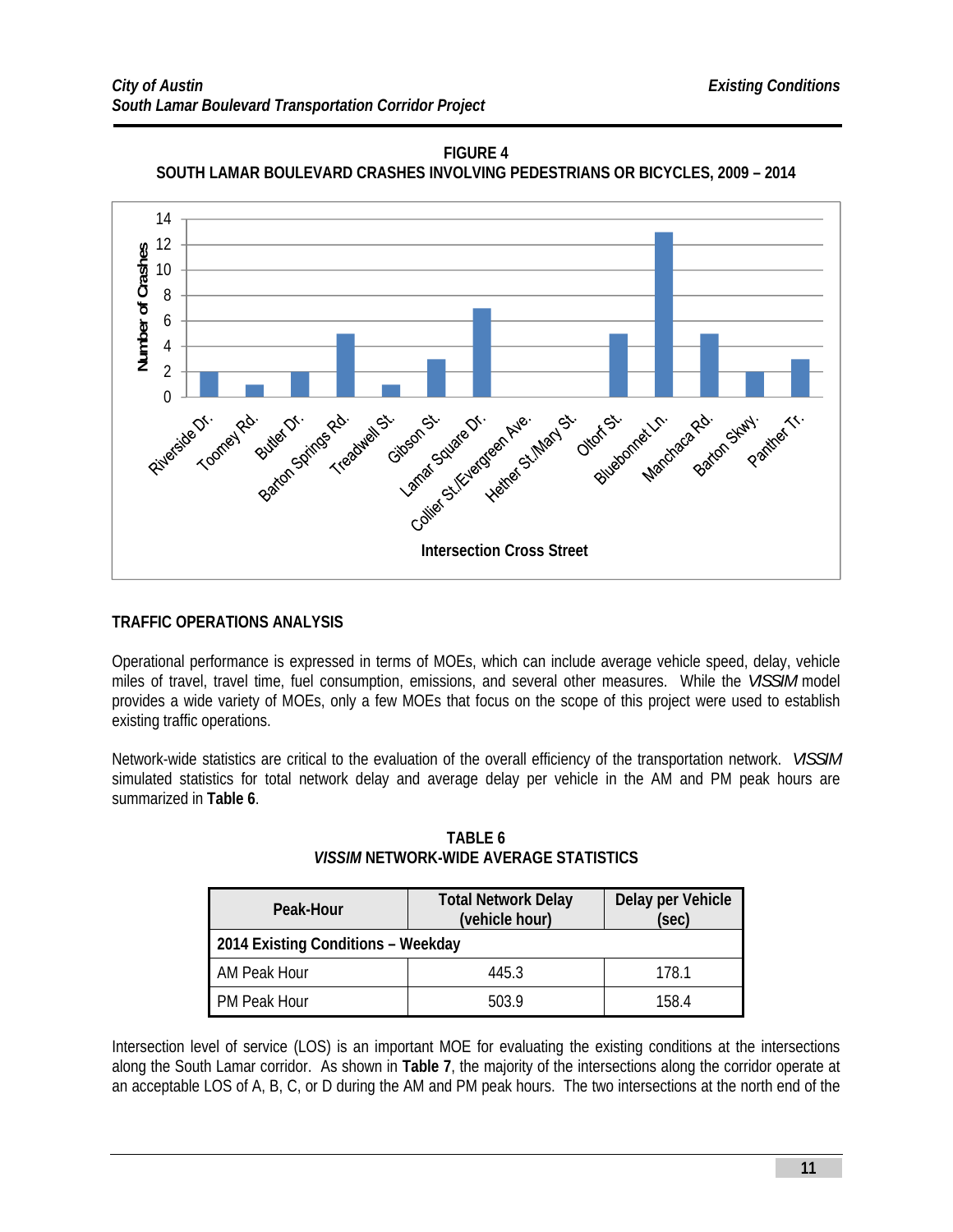corridor operate at unacceptable LOS (E or F) during both of the peak hours. The intersections at Bluebonnet Lane and Brodie Oaks operate at unacceptable LOS during the PM peak hour as well.

An evaluation of existing conditions (Year 2014) served as the basis for evaluating future year conditions. Based on the existing traffic model MOEs, the AM peak period has the worst congestion along South Lamar corridor. Levels of service for all signalized intersections are summarized in **Table 7**.

|                     | <b>AM Peak Hour</b>        |     | <b>PM Peak Hour</b>        |                  |
|---------------------|----------------------------|-----|----------------------------|------------------|
| Intersection        | Delay per Vehicle<br>(sec) | LOS | Delay per Vehicle<br>(sec) | L <sub>O</sub> S |
| Riverside Dr.       | 61.4                       | E   | 68.9                       | E                |
| Barton Springs Rd.  | 112.1                      | F   | 64.6                       | E                |
| Treadwell St.       | 48.3                       | D   | 14.8                       | B                |
| Lamar Square Dr.    | 91.6                       | F   | 5.4                        | A                |
| Hether St./Mary St. | 26.5                       | C   | 29.7                       | C                |
| Oltorf St.          | 44.5                       | D   | 30.2                       | C                |
| Bluebonnet Ln.      | 24.6                       | C   | 62.4                       | E                |
| Manchaca Rd.        | 46.7                       | D   | 12.8                       | B                |
| Barton Skwy.        | 17.6                       | B   | 15.4                       | B                |
| Panther Tr.         | 10.4                       | B   | 13.5                       | B                |
| <b>Brodie Oaks</b>  | 42.8                       | D   | 76.0                       | E                |
| US 290 (NW)         | 8.6                        | Α   | 12.6                       | B                |
| US 290 (NE)         | 26.6                       | C   | 37.6                       | D                |
| US 290 (SW)         | 15.4                       | B   | 22.5                       | С                |
| US 290 (SE)         | 33.7                       | C   | 19.6                       | B                |

#### **TABLE 7 SIGNALIZED INTERSECTIONS LEVELS OF SERVICE – EXISTING (2014)**

## **MULTIMODAL LEVEL OF SERVICE**

Like the intersection LOS analysis in the previous section, a multimodal LOS analysis was performed to measure the overall functionality of South Lamar Boulevard's pedestrian, bicycle, and transit uses. The methodology, outlined in *Highway Capacity Manual 2010* (*HCM 2010*), uses a wide variety of inputs (sidewalk width, bicycle facility type, transit service frequency) to calculate segment-level and corridor-level numerical scores for each mode (transit, bicycle pedestrian). The scores are then converted to LOS. Multimodal LOS was analyzed using *HCS Streets* software, which implements the *HCM 2010* methodology. **Table 8** presents the overall facility multimodal LOS scores for each mode under existing conditions for the South Lamar corridor.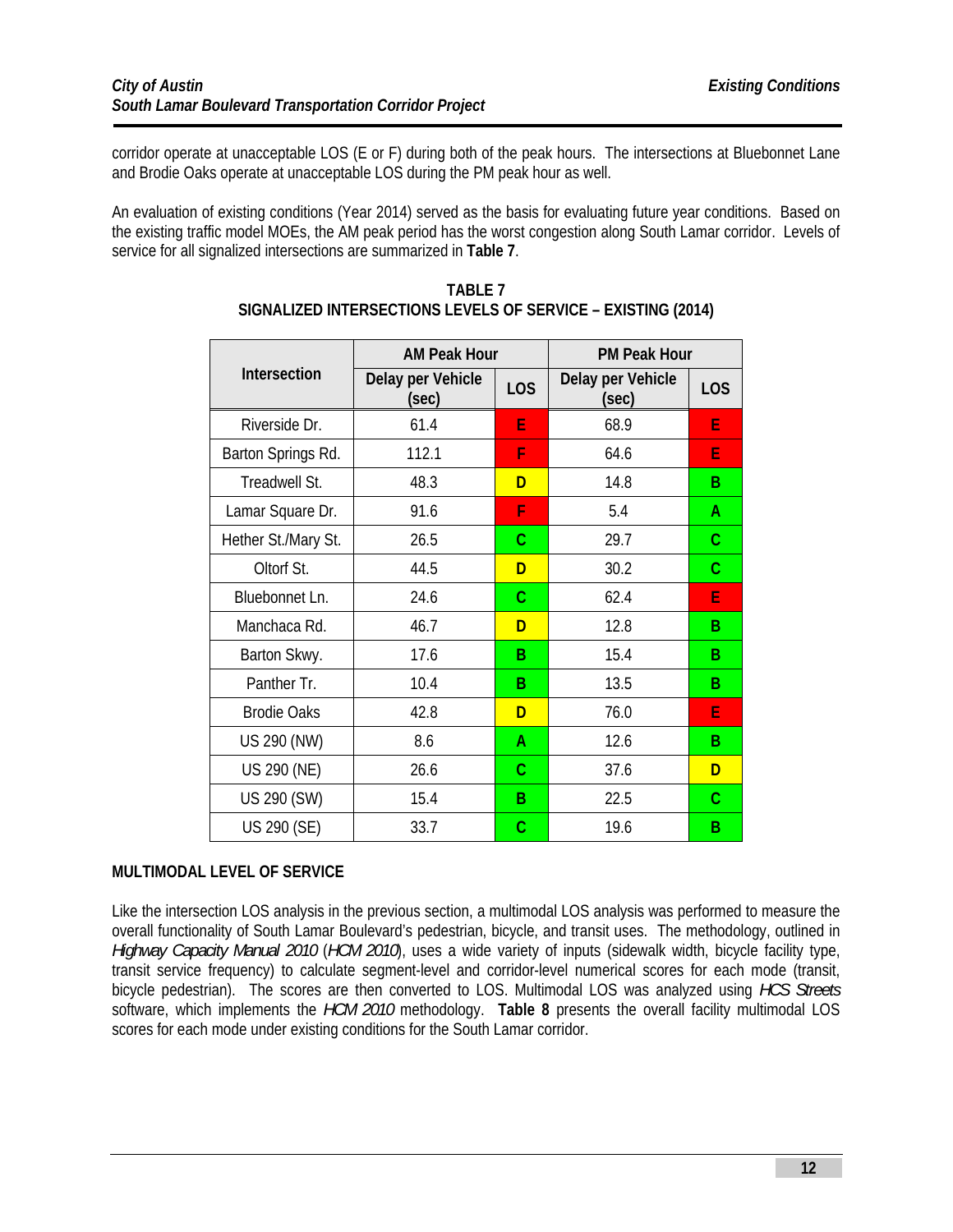| EXISTING (2014) MULTIMODAL LEVEL OF SERVICE |    |            |           |                |           |                |  |  |
|---------------------------------------------|----|------------|-----------|----------------|-----------|----------------|--|--|
| Peak                                        |    | Pedestrian |           | <b>Bicycle</b> |           | <b>Transit</b> |  |  |
| Hour                                        | NΒ | <b>SB</b>  | <b>NB</b> | <b>SB</b>      | <b>NB</b> | <b>SB</b>      |  |  |
| AM                                          | D  | D          | F         | F              | B         | A              |  |  |
| <b>PM</b>                                   | D  | D          | F         | F              | А         | в              |  |  |

**TABLE 8** 

The existing pedestrian LOS is D in both the AM and PM peak periods. The lack of a significant buffer between the automobile travel lane and the sidewalk, as well as the significant delay encountered in crossing South Lamar Boulevard, degrade the pedestrian LOS.

The existing bicycle LOS is the worst among the three modes mainly due to bicycle lane presence/width and the lack of a buffer between the bicycle lane and relatively high-speed automobile traffic. The poor bicycle LOS is also associated with the presence of numerous driveway conflicts along the corridor.

The existing transit LOS on South Lamar Boulevard is adequate due to the number of routes serving the South Lamar Corridor, the relative frequency of service, and the lack of delay at bus stops.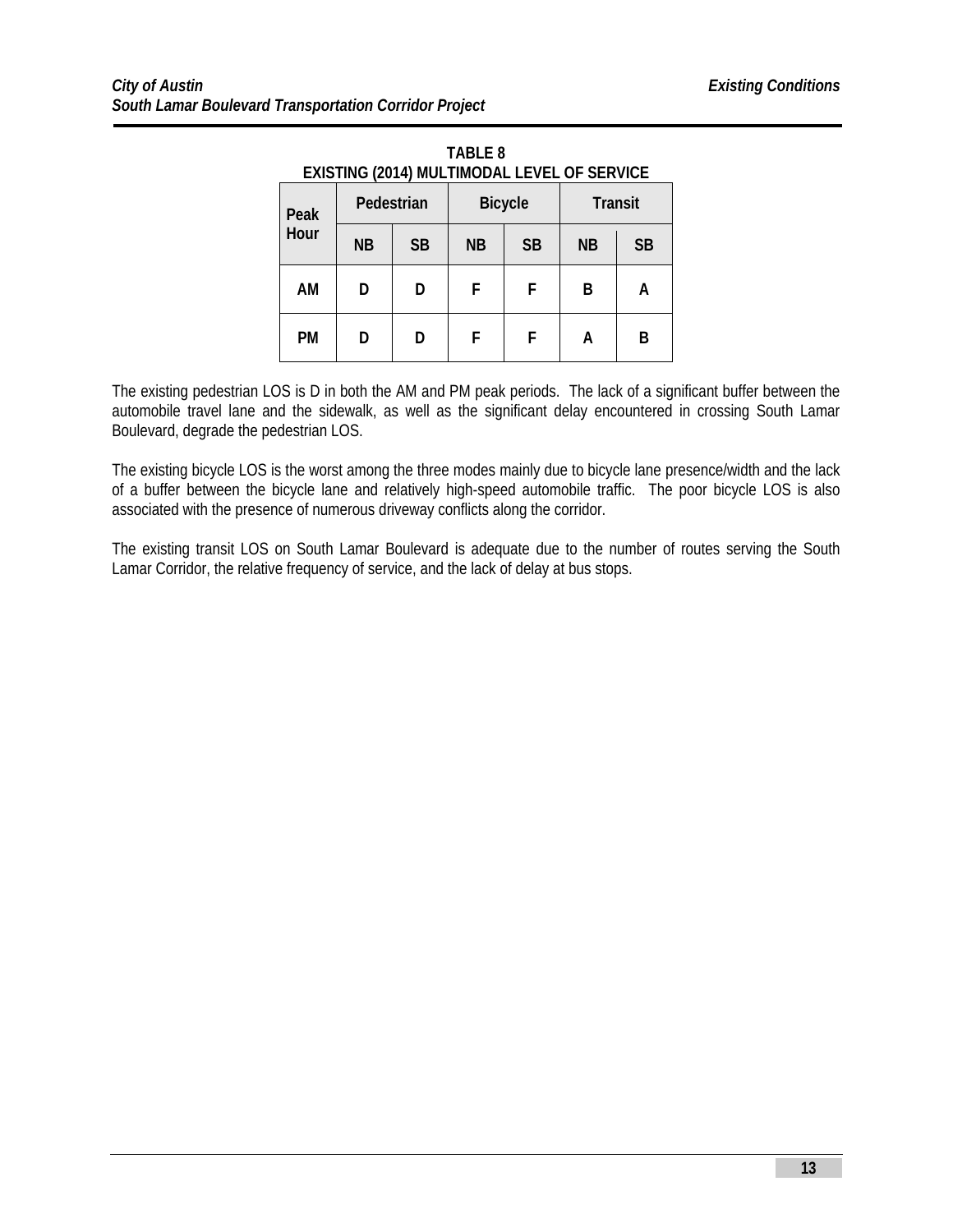## **2035 TRAFFIC FORECASTS & ANALYSIS**

## **METHODOLOGY**

l

Year 2035 AM peak and PM peak hour turning movement counts were developed to forecast future year traffic conditions along the South Lamar Boulevard Corridor. Growth projections analysis was established on the year 2014 as the base year for AM peak and PM peak hour traffic counts.

Traffic volume forecasting drew upon available data about both past traffic conditions and future land development and traffic volumes along the corridor. Background future growth for corridor traffic was calculated based on average annual daily traffic counts conducted by TxDOT and future year daily traffic volume projections by TxDOT and Capital Area Metropolitan Planning Organization. Additionally, land development planning information from the City of Austin's Development Services Department provided the basis for trip generation estimates based on projected land use type and development size.

The projected growth in traffic on South Lamar Boulevard was thus based on a combination of an annual growth rate applied to all existing AM peak and PM peak hour turning movement volumes and trips generated by major future developments along the corridor. Additional details are provided in **Appendix C**.

### **2035 FORECASTED VOLUMES**

The forecasted growth was applied to all existing AM peak and PM peak hour turning movement counts at each project area intersection. **Table 9** shows the forecasted volumes for the year 2035 AM peak and PM peak hours. All AM peak and PM peak hour turning movements are shown in **Appendix C**.

| Locations                             | <b>AM Peak</b><br>(vph) | <b>PM Peak</b><br>(vph) |
|---------------------------------------|-------------------------|-------------------------|
| South of Riverside Dr.                | 3.910                   | 4,500                   |
| Between Oltorf St. and Bluebonnet Ln. | 3,800                   | 4,280                   |
| North of Brodie Oaks                  | 3,700                   | 3,480                   |

## **TABLE 9 2035 FORECASTED TRAFFIC VOLUMES**

### **ROADWAY IMPROVEMENTS**

To accommodate the increase in traffic volumes from 2014 existing conditions to 2035 and to provide complete multimodal facilities for all users, improvements will be necessary. The following sections summarize the recommended short-term improvements and long-term improvements for the 2035 scenarios.

### **SHORT-TERM IMPROVEMENTS**

Short-term improvements were identified for the South Lamar corridor based on the existing condition traffic analysis. These improvements are recommended for implementation within the next five years. **Table 10** lists the short-term improvements by intersection.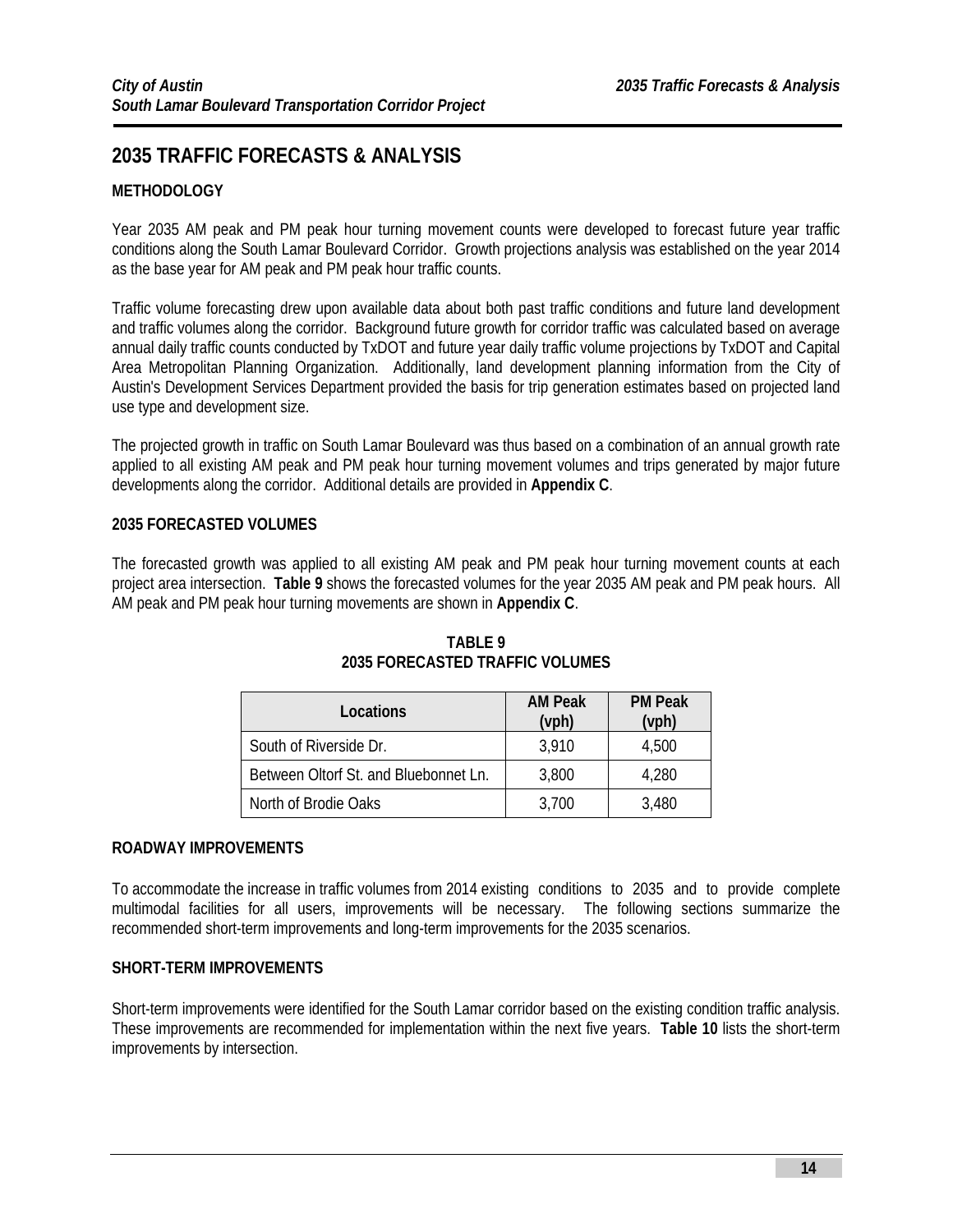l

| TABLE 10                |
|-------------------------|
| SHORT-TERM IMPROVEMENTS |

|                                                     |                                |                   | Mode |    |        |                                                                                                                                                                                                                          |
|-----------------------------------------------------|--------------------------------|-------------------|------|----|--------|--------------------------------------------------------------------------------------------------------------------------------------------------------------------------------------------------------------------------|
| Limits (Lamar @)                                    | Project                        | $\Leftrightarrow$ | λ    | ණි | $\Box$ | <b>Description</b>                                                                                                                                                                                                       |
| 5th/6th Streets                                     | Operational                    | X                 |      |    |        | Prohibit left-turn movements along Lamar Blvd. during peak periods.                                                                                                                                                      |
| Riverside Dr.                                       | Operational                    |                   |      | X  |        | Construct "Dutch junction" at intersection.                                                                                                                                                                              |
| Riverside Dr.<br>& Toomey Rd.                       | Operational                    | Χ                 | Χ    |    |        | Install new traffic signal.                                                                                                                                                                                              |
| Between Riverside Dr.<br>& Treadwell St.            | <b>Raised Median</b>           | Χ                 |      |    |        | Construct raised landscaped median with select openings at driveways.                                                                                                                                                    |
| Between Riverside Dr.<br>and Barton Springs Rd.     | <b>Bicycle Lanes</b>           |                   |      | Χ  |        | Construct 2-way cycle tracks on both sides of S. Lamar Blvd.                                                                                                                                                             |
|                                                     | Operational                    |                   |      | X  |        | Construct "Dutch junction" at intersection.                                                                                                                                                                              |
| Barton Springs Rd.                                  | <b>Bus Queue</b><br>Jump       |                   |      |    | Χ      | Install NB and SB bus queue jumps (using right-turn lanes).                                                                                                                                                              |
|                                                     | Operational                    | X                 |      |    |        | Construct dual SB left-turn bays.                                                                                                                                                                                        |
|                                                     | Operational                    | Χ                 |      |    | X      | Convert NB approach to two through lanes with third receiving lane for bus stop pullout.                                                                                                                                 |
| Treadwell St.                                       | <b>Network</b>                 |                   |      | X  |        | Construct bicycle connection under UPRR tracks to West Bouldin Creek Greenbelt.                                                                                                                                          |
| Between Riverside Dr.<br>& Treadwell St.            | Operational                    | Χ                 | Χ    | Χ  | X      | Construct full "idealized" cross section.                                                                                                                                                                                |
| South Lamar and<br>Collier St./<br>Evergreen Ave.   | Operational/<br>Safety         | Χ                 | Χ    |    |        | Install new traffic signal.<br>$\bullet$<br>Prohibit left-turn movement at Mary St. approach.<br>٠<br>Build roundabout at Mary St. and Evergreen Ave.<br>Close NB "ramp" from South Lamar Blvd. to Mary St.<br>$\bullet$ |
|                                                     | <b>Bus Queue</b><br>Jump       |                   |      |    | X      | Install NB bus queue jump (using right-turn lane).                                                                                                                                                                       |
| Oltorf St.                                          | Operational                    | Χ                 | Χ    |    |        | Move pedestrian crossing across S. Lamar Blvd. from south side to north side of intersection.                                                                                                                            |
|                                                     | Safety                         | χ                 | Χ    |    |        | Remove channelization from NB right-turn lane.                                                                                                                                                                           |
| South Lamar &<br>Del Curto Rd.                      | Operational                    | Χ                 | Χ    |    |        | Install new traffic signal.<br>$\bullet$<br>Prohibit left-turn movement at WB Bluebonnet Ln. approach.<br>$\bullet$<br>Construct roundabout at Del Curto Rd. and Bluebonnet Ln.                                          |
| Bluebonnet Ln.                                      | <b>Bus Queue</b><br>Jump       |                   |      |    | X      | Install NB bus queue jump (using right-turn lane).                                                                                                                                                                       |
|                                                     | <b>Bicycle Lanes</b>           |                   |      | Χ  |        | Install continuous 2-way cycle track across South Lamar Blvd.                                                                                                                                                            |
| Manchaca Rd.                                        | <b>Bus Queue</b><br>Jump       |                   |      |    | X      | Install NB bus queue jump (using proposed bus lane).                                                                                                                                                                     |
| Between Manchaca<br>Rd. and Barton Skwy.            | <b>Bus Lane</b>                |                   |      |    | X      | Construct NB bus lane.                                                                                                                                                                                                   |
| Barton Skwy.                                        | Operational/Bus<br>Queue Jump  | Χ                 |      |    | X      | Construct NB right-turn bay and install bus queue jump (using right-turn lane).                                                                                                                                          |
| South Lamar Blvd. and<br>West Oak Dr.               | Safety                         |                   | X    |    |        | Install pedestrian hybrid beacon.                                                                                                                                                                                        |
| South Lamar Blvd. and<br><b>Brodie Oaks</b>         | Operational                    | X                 |      |    |        | Prohibit NB left-turn movement from US 290/SH 71 underpass.                                                                                                                                                              |
| <b>Between Riverside</b><br>Drive and Panther Trail | Operational/<br>Safety         | Χ                 |      |    |        | Reduce speed limit to 35 mph                                                                                                                                                                                             |
|                                                     | Policy                         |                   |      |    | X      | Pass ordinance to assign right-of-way to buses at pullouts.                                                                                                                                                              |
|                                                     | Informational/<br>Recreational | Χ                 | Χ    | Χ  |        | Install wayfinding signs, especially to/from area green spaces.                                                                                                                                                          |
|                                                     | Safety                         |                   | X    |    |        | Time leading pedestrian intervals at signalized crosswalks where significant conflict between turning<br>vehicles and pedestrians exists.                                                                                |
|                                                     | <b>Bicycle Supply</b>          |                   |      | Χ  |        | Install B-cycle stations where supported by local demand.                                                                                                                                                                |
| Corridor-wide                                       | Operational                    | Χ                 |      |    |        | Install adaptive signal system.                                                                                                                                                                                          |
|                                                     | Informational                  | Χ                 |      |    |        | Install dynamic message signs with travel times, alternative, routes, parking info, etc.                                                                                                                                 |
|                                                     | Operational/<br>Safety         | Χ                 |      |    |        | Institute an incident management program.                                                                                                                                                                                |
|                                                     | <b>Bus Stops</b>               |                   |      |    | X      | Provide covered, enclosed bus stops.                                                                                                                                                                                     |
|                                                     | <b>Bus Stops</b>               |                   |      |    | X      | Install far side bus stops instead of nearside stops.                                                                                                                                                                    |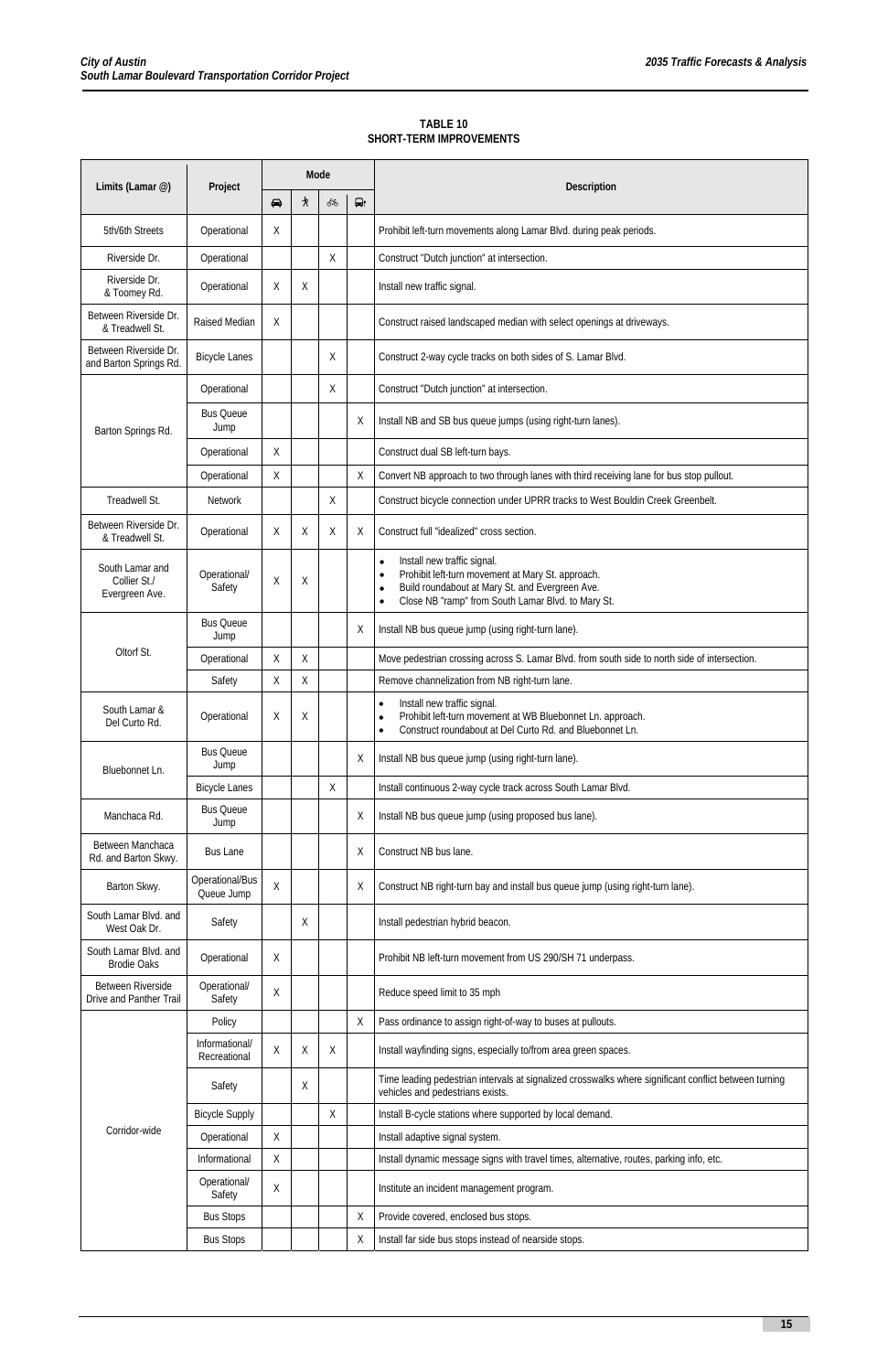## **16**

## **LONG-TERM IMPROVEMENTS**

l

Long-term projects are recommended for implementation within the next 20 years and may require more funding to implement than short-term projects. To obtain the necessary right-of-way needed to build the full recommended cross section for Lamar Boulevard, properties along the corridor will have to wait until redevelopment occurs. Long-term recommendations will need time to enact. **Table 11** details long-term projects.

## **TABLE 11 LONG-TERM IMPROVEMENTS**

| Limits (Lamar @)                                          | Project                | Mode        |   |              | <b>Description</b> |                                                                                                       |
|-----------------------------------------------------------|------------------------|-------------|---|--------------|--------------------|-------------------------------------------------------------------------------------------------------|
|                                                           |                        | $\bigoplus$ | 水 | $\Box$<br>ණි |                    |                                                                                                       |
| North Lamar Blvd. and<br>5th/6th Sts.                     | Operational            | X           |   |              |                    | Construct grade separation.                                                                           |
| Between Riverside Dr.<br>and Panther Tr.                  | Operational/<br>Safety | X           |   |              |                    | Consider implementation of variable speed limit.                                                      |
| <b>Between Barton</b><br>Springs Rd. and<br>Treadwell St. | Safety                 |             | X |              |                    | Install pedestrian crossing (pedestrian hybrid beacon or elevated) near Bluff St., when<br>warranted. |
| South Lamar Blvd.<br>and Hether St./Mary<br>St.           | Operational/<br>Safety | $\sf X$     |   |              |                    | Acquire right-of-way to realign Mary St. approach to remove skew with Hether St.                      |
| South Lamar Blvd.<br>and Bluebonnet Ln.                   | Operational/<br>Safety | X           |   |              |                    | Acquire right-of-way to realign Bluebonnet Ln. approach(es) to remove skew at South Lamar<br>Blvd.    |
| Between Treadwell St.<br>and Brodie Oaks                  | Operational            | Χ           | X | X            | X                  | Construct full "idealized" cross section.                                                             |
| Corridor-wide                                             | <b>Network</b>         |             | X | X            |                    | Install bicycle and pedestrian connections to side streets and adjacent communities.                  |
| Corridor-wide                                             | Parking                | $\sf X$     |   |              |                    | Implement parking district with centralized parking facilities.                                       |
| Corridor-wide                                             | <b>Bus Lane</b>        |             |   |              | Χ                  | Implement transit-only lane(s) during peak periods, when supported by ridership.                      |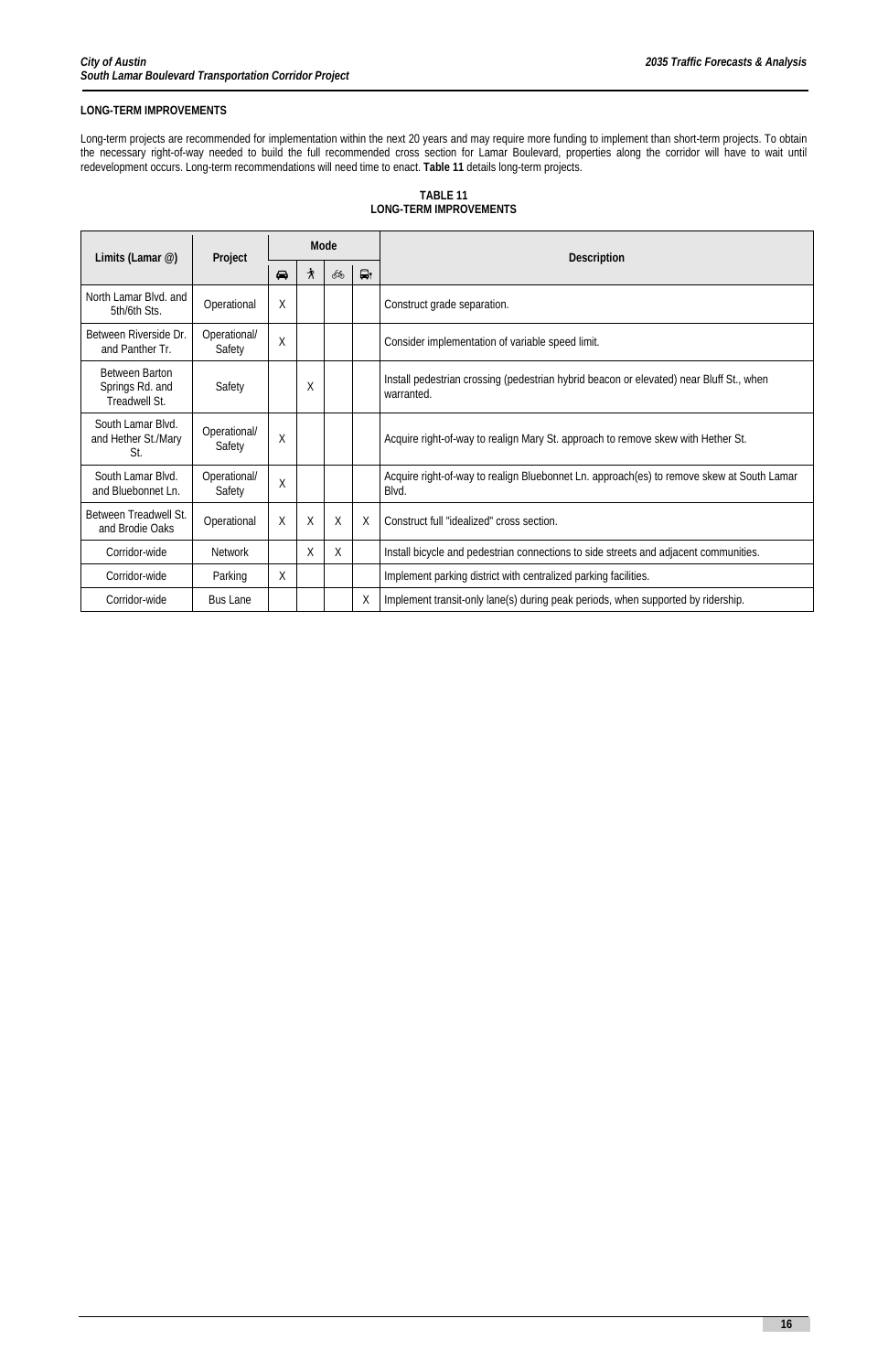## **ANALYSIS OF 2035 ALTERNATIVES**

The 2035 alternatives demonstrate the future conditions and operations associated with increased traffic volumes and the improvements along South Lamar Boulevard in the future. The approved and other short-term recommended improvements based on the existing conditions models were incorporated in the 2035 alternatives. Each 2035 alternative is described in the following sections in detail.

## **2035 No Build Scenario**

l

The 2035 No-Build scenario incorporates the forecasted 2035 traffic volumes with minimal changes to corridor infrastructure. This scenario incorporates the new signalized intersection at The 704 Apartments and the pedestrian hybrid beacon near Oxford Avenue, both opened after data collection was conducted in September 2014. The 2035 No Build results are compared with the 2035 Urban Rail scenario results in **Table 12**.

### **2035 Build Scenario**

The 2035 Build scenario incorporates the forecasted 2035 traffic volumes with improvements recommended for this project, as listed in the previous section. . In addition to the base Build scenario, two additional scenarios were modeled that account for reductions in automobile trip demand of 10 percent and 20 percent, respectively. This reduction is due to multimodal infrastructure proposed for the corridor and in support of the City's plans. The recommended improvements to multimodal facilities (e.g., a complete sidewalk network, cycle tracks) would result in trip diversions from automobile to other modes due to more desirable conditions and amenities. **Table 12** shows the automobile LOS results for the 2035 No-Build and Build (20 percent automobile demand reduction) scenarios. **Table 13** and **Table 14** show the travel time along South Lamar Boulevard and network-level MOEs, respectively.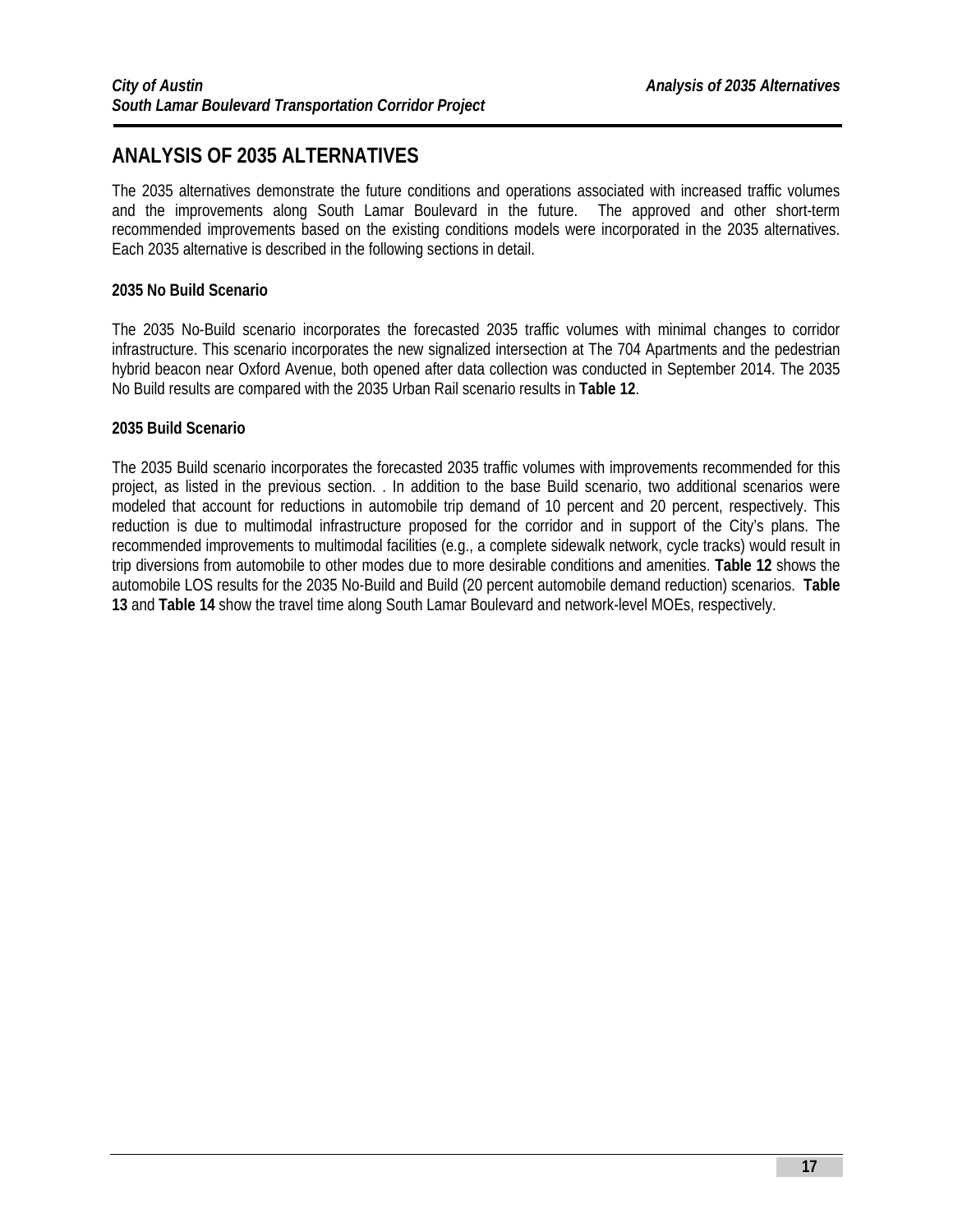l

|                     | <b>AM Peak Hour</b>                  |                  |                                      |                 | <b>PM Peak Hour</b>           |                  |                                      |                  |
|---------------------|--------------------------------------|------------------|--------------------------------------|-----------------|-------------------------------|------------------|--------------------------------------|------------------|
| <b>Intersection</b> | <b>No-Build</b>                      |                  | <b>Build</b>                         |                 | <b>No-Build</b>               |                  | <b>Build</b>                         |                  |
|                     | Delay per<br><b>Vehicle</b><br>(sec) | L <sub>O</sub> S | Delay per<br><b>Vehicle</b><br>(sec) | L <sub>OS</sub> | Delay per<br>Vehicle<br>(sec) | L <sub>O</sub> S | Delay per<br><b>Vehicle</b><br>(sec) | L <sub>O</sub> S |
| Riverside Dr.       | 171.6                                | F                | 57.2                                 | E               | 151.5                         | F                | 86.9                                 | F                |
| Barton Springs Rd.  | 202.3                                | F                | 111.2                                | F               | 163.8                         | F                | 72.6                                 | E                |
| Treadwell St.       | 90.6                                 | F                | 56.0                                 | E               | 47.7                          | D                | 17.9                                 | B                |
| Lamar Square Dr.    | 167.9                                | F                | 110.2                                | F               | 48.5                          | D                | 8.5                                  | A                |
| Hether St./Mary St. | 69.1                                 | E                | 36.4                                 | D               | 60.0                          | E                | 25.0                                 | $\overline{C}$   |
| Oltorf St.          | 166.8                                | F                | 77.1                                 | E               | 50.2                          | D                | 27.4                                 | $\mathsf{C}$     |
| Bluebonnet Ln.      | 116.6                                | F                | 44.3                                 | D               | 84.6                          | F                | 72.1                                 | E                |
| Manchaca Rd.        | 183.2                                | F                | 76.2                                 | E               | 19.3                          | B                | 15.2                                 | B                |
| Barton Skwy.        | 159.2                                | F                | 32.6                                 | $\mathcal{C}$   | 28.4                          | $\mathcal{C}$    | 16.7                                 | B                |
| The 704             | 74.1                                 | E                | 5.2                                  | A               | 24.6                          | $\mathcal{C}$    | 6.3                                  | A                |
| Panther Tr.         | 111.0                                | F                | 9.2                                  | A               | 30.3                          | $\mathcal{C}$    | 10.3                                 | B                |
| <b>Brodie Oaks</b>  | 137.3                                | F                | 42.8                                 | D               | 94.2                          | F                | 52.3                                 | D                |
| US 290 (NW)         | 11.6                                 | B                | 8.8                                  | A               | 12.5                          | B                | 13.5                                 | B                |
| US 290 (NE)         | 191.8                                | F                | 25.4                                 | $\mathbf{C}$    | 120.4                         | F                | 34.2                                 | $\mathcal{C}$    |
| US 290 (SW)         | 17.0                                 | <sub>B</sub>     | 15.6                                 | B.              | 72.6                          | E                | 23.5                                 | $\overline{C}$   |
| US 290 (SE)         | 64.2                                 | E                | 33.7                                 | $\mathcal{C}$   | 29.4                          | $\mathcal{C}$    | 23.7                                 | $\mathsf{C}$     |

## **TABLE 12 SIGNALIZED INTERSECTION LEVELS OF SERVICE – YEAR 2035**

**TABLE 13 SOUTH LAMAR BOULEVARD TRAVEL TIME – YEAR 2035** 

|                  | 2035                     |                       |  |  |  |  |
|------------------|--------------------------|-----------------------|--|--|--|--|
| <b>Direction</b> | <b>No Build</b><br>(min) | <b>Build</b><br>(min) |  |  |  |  |
| <b>AM Peak</b>   |                          |                       |  |  |  |  |
| ΝB               | 27.7                     | 17.2                  |  |  |  |  |
| <b>SB</b>        | 8.9                      | 8.0                   |  |  |  |  |
| <b>PM Peak</b>   |                          |                       |  |  |  |  |
| <b>NB</b>        | 14.9                     | 11.0                  |  |  |  |  |
| <b>SB</b>        | 13.5                     | 10.9                  |  |  |  |  |